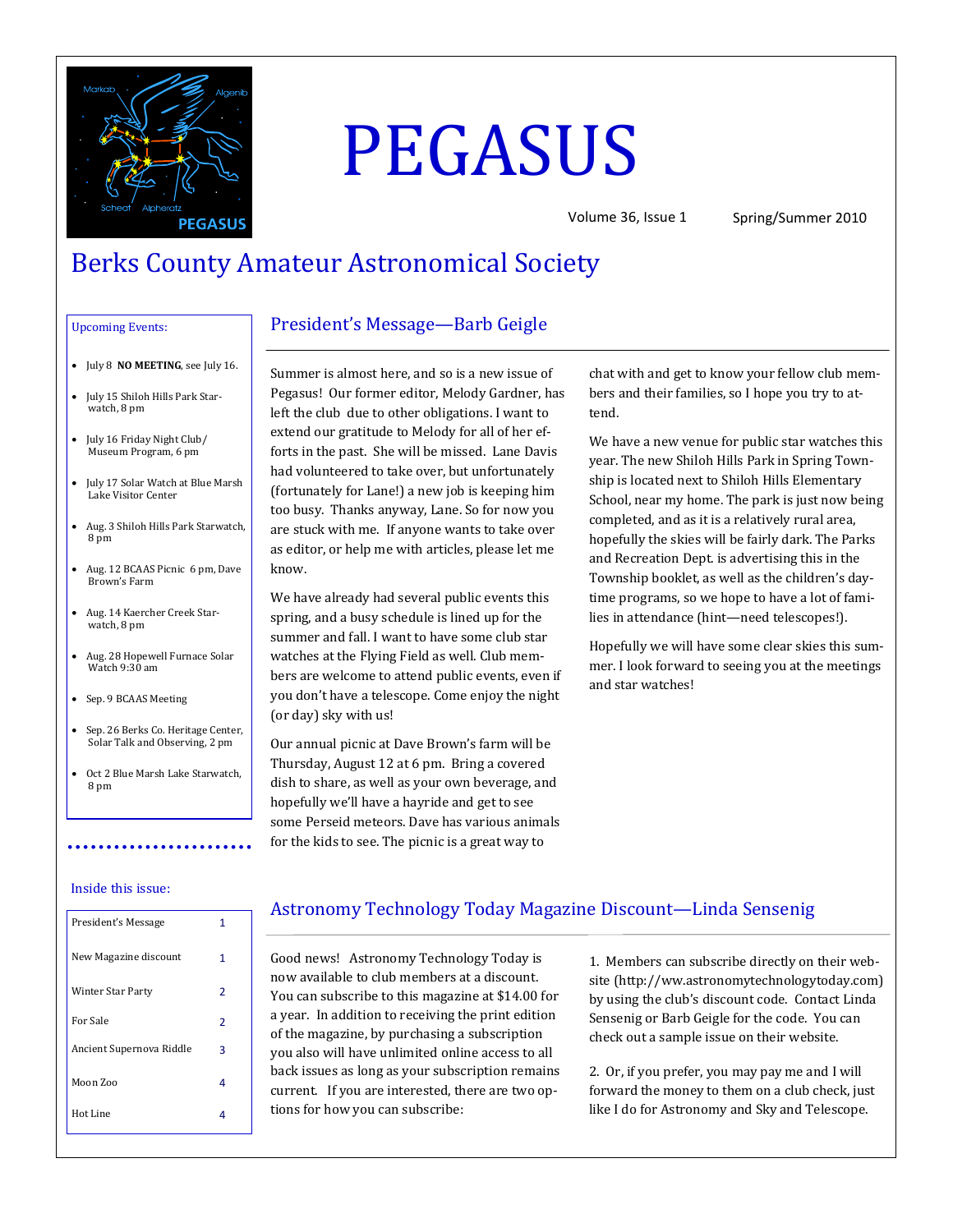# Winter Star Party—Dave Brown

Like most amateur astronomers, I like to attend organized star watches for not only the fun and knowledge you have, but for the chance to get away from the distractions of home and work and enjoy JUST astronomy.

Having attended most regional star watches over the years from Stellafane in Vermont to Spruce Knob in West Virginia, I have always wanted to go to the Florida Keys for the Winter Star Party. Held in February, the WSP offers steady skies over the ocean and because of the latitude allows views of the southern sky that we Northerners just can't see.

With much needed advice from fellow club member Lane Davis, who has attended WSP several times, I packed up the SUV with scope and gear, and on February 3rd, headed south.

Since my interests vary, I made plans to take in a NASCAR race on Sat. February 6 at Daytona Raceway, the beginning of Speed Week at the fabled track. My son Dan flew down and met me Friday night in Jacksonville, and I secured tickets for him and me to see the Busch Clash under the lights. The Floridians sitting next to us were complaining that it was too cold; temps were only in the 50's. Dan and I nodded in agreement with them, but felt odd wearing short sleeved shirts when they were wearing coats.

We slept very little that night, because we drove to Titusville after the races to be on

a dock in the Indian River at 4:30 AM to witness the Shuttle launch from Kennedy Space Center. With 8 minutes to go, the launch was scrubbed. Oh well, you can't win them all. Later that day, I took Dan to the Fort Lauderdale airport, where he flew home to Harrisburg and found his car under almost 2 FEET of snow that you had here during that first of 2 snowstorms that blasted Berks County.

I arrived at the WSP campground at 5:30 AM the next morning and found myself the 52nd car in line to get in. The local residents must think that there are some crazy folks out there who line up 150+ cars in the dark behind a 7 foot tall inflatable snowman. Makes some of the other stuff I've done seem rather normal!

Following Lane to a preferred spot, we made camp and I heard the welcome talk by Tippy D'Auria, a well known telescope maker and author of books on collimating Dobs like mine. Tippy announced that the snowball fight for Wednesday was cancelled. Damn, I would have been good at that. Ironically, that Wednesday was the day of the second big storm that pounded Berks with another 2 feet of snow. As I was sitting on the beach in shorts watching the waves, my wife told me by cell phone that she couldn't get to work, and after shoveling her way to the barn to feed the horses, she had to shovel her way back to the house because it had drifted from the high winds.

I just told her how bad I felt about that, then drove 15 minutes into Key West and had some of the best Key Lime pie ever at an outdoor restaurant. Aren't I a stinker?

Of the 5 days spent there, 3 of the nights were clear and showed me a sky I had not known. Where we see Orion and the star Sirius in the southern sky from here, at WSP Orion is 60 degrees UP in the sky, and there is a whole new Milky Way below it that descends right down into the ocean. Seeing the Southern Cross sit right on the water, having globular cluster Omega Centauri more than fill the eyepiece field, and viewing Mars with more detail than I have ever seen thanks to the steady seeing over the ocean, and you begin to see the reasons why 600 people travel to this place every year.

This trip was as memorable as any I have gone on, and I have Lane to thank for helping make it that way. I hope you get to see the photos he took there. Come to our regular meetings and he will show them to you. I only took a simple photo of the Milky Way I never saw before diving down into the ocean.

This trip had one more completion for me. My Starsplitter telescope saw first light at the WSP of 1994, and was shipped to me after the event. After 16 years, I finally returned it to its place of birth.

## Home and Observatory for Sale

For Sale - moving to retirement home:

 $\sim$ 2,000 square foot custom built (1977) 3 bed 2 bath home on 2 acres with a great view in rural western Chester County. Includes an attached 18' motorized dome observatory containing a fixed, very stable, equatorial motor driven 16" f/6.5 Newtonian reflector. Must be seen to be appreciated; asking \$275,900. If you can't move, the observatory and telescope can be sold independently and can be moved by buyer; asking \$25,000. Call 610-273-2234 for appointment. Serious inquiries only please.

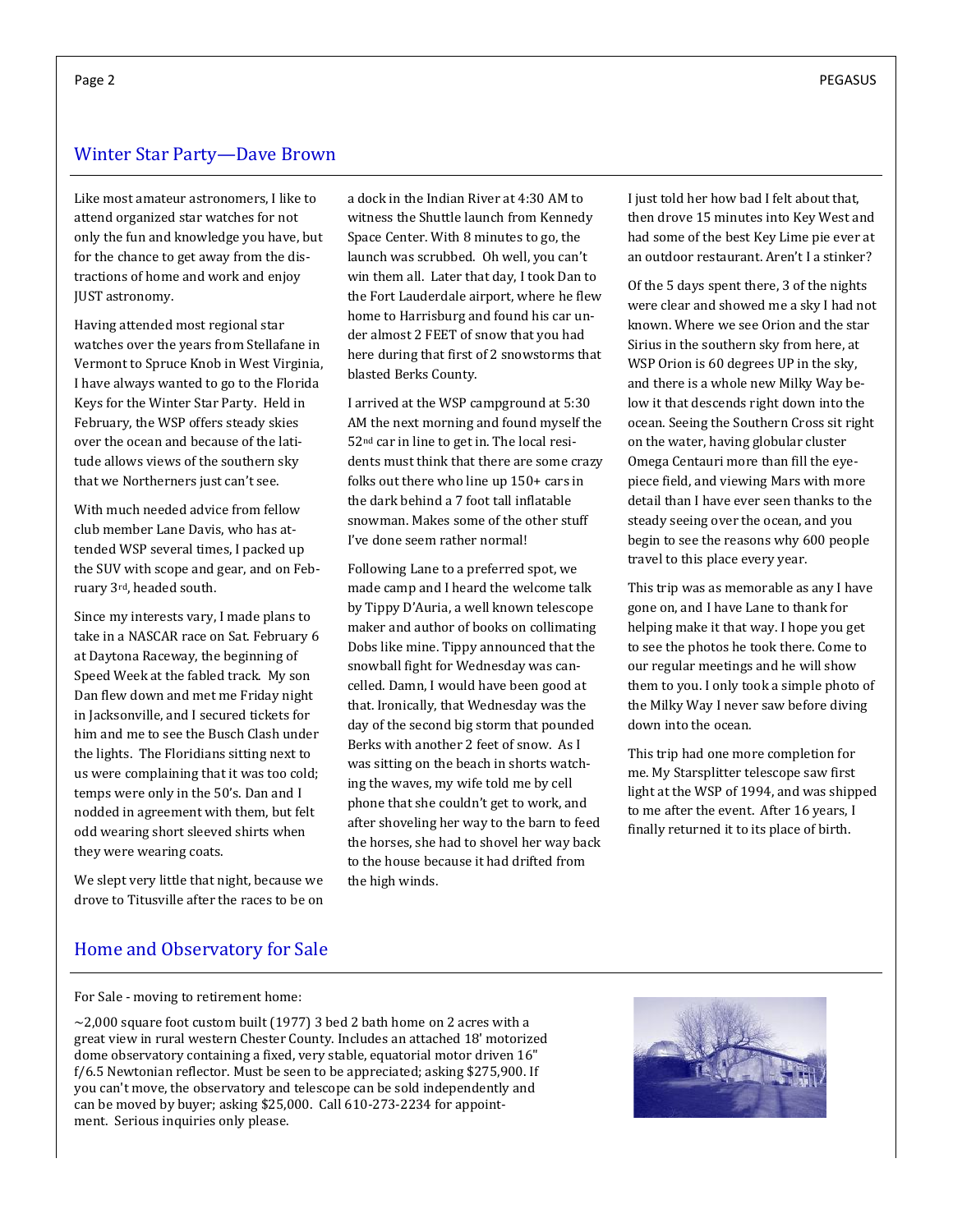#### Space Place Partners' Article

## Ancient Supernova Riddle, Solved by Dr. Tony Phillips

*Australopithecus* squinted at the blue African sky. He had never seen a star in broad daylight before, but he could see one today. Was it dangerous? He stared for a long time, puzzled, but nothing happened, and after a while he strode across the savanna unconcerned.

Millions of years later, we know better.

That star was a supernova, one of many that exploded in our corner of the Milky Way around the Pliocene era of pre-humans. *Australopithecus* left no records; we know the explosions happened because their debris is still around. The solar system and everything else within about 300 light-years is surrounded by supernova exhaust—a haze of million-degree gas that permeates all of local space.

Supernovas are dangerous things, and when one appears in the daytime sky, it *is* cause for alarm. How did Earth survive? Modern astronomers believe the blasts were too far away (albeit not by much) to zap our planet with lethal amounts of radiation. Also, the Sun's magnetic field has done a good job holding the hot gas at bay. In other words, we lucked out.

The debris from those old explosions has the compelling power of a train wreck; astronomers have trouble tearing their eyes away. Over the years, they've thoroughly surveyed the wreckage and therein found a mystery—clouds of hydrogen and helium apparently too fragile to have survived the blasts. One of them, whimsically called "the Local Fluff," is on the doorstep of the solar system.

"The observed temperature and density of the Fluff do not provide enough pressure to resist the crushing action of the hot supernova gas around it," says astronomer Merav Opher of George Mason University. "It makes us wonder, how can such a cloud exist?"

NASA's Voyager spacecraft may have found the answer. NASA's two Voyager probes have been racing out of the solar system for more than 30 years. They are now beyond the orbit of Pluto and on the verge of entering interstellar space. "The Voyagers are not actually inside the Local Fluff," explains Opher. "But they are getting close and can sense what the cloud is like as they approach it."

#### And the answer is …

"Magnetism," says Opher. "Voyager data show that the Fluff is strongly magnetized with a field strength between 4 and 5 microgauss. This magnetic field can provide the pressure required to resist destruction."

If fluffy clouds of hydrogen can survive a supernova blast, maybe it's not so surprising that we did, too. "Indeed, this is helping us understand how supernovas interact with their environment and how destructive the blasts actually are," says Opher.

Maybe *Australopithecus* was on to something after all.

Opher's original research describing Voyager's discovery of the magnetic field in the Local Fluff may be found in *Nature*, **462**, 1036-1038 (24 December 2009).

The Space Place has a new Amazing Fact page about the Voyagers' Golden Records, with sample images and sounds of Earth. Just in case one of the Voyager's ever meets up with ET, we will want to introduce ourselves. Visit http://spaceplace.nasa.gov/en/kids/ voyager.

*This article was provided by the Jet Propulsion Laboratory, California Institute of Technology, under a contract with the National Aeronautics and Space Administration.*



*Left-over cloud from the Tycho supernova, witnessed by Tycho Brahe and other astronomers over 400 years ago. This image combines infrared light captured by the Spitzer Space Telescope with x-rays captured by the Chandra X-ray Observatory, plus visible light from the Calar Also Observatory in Spain.*